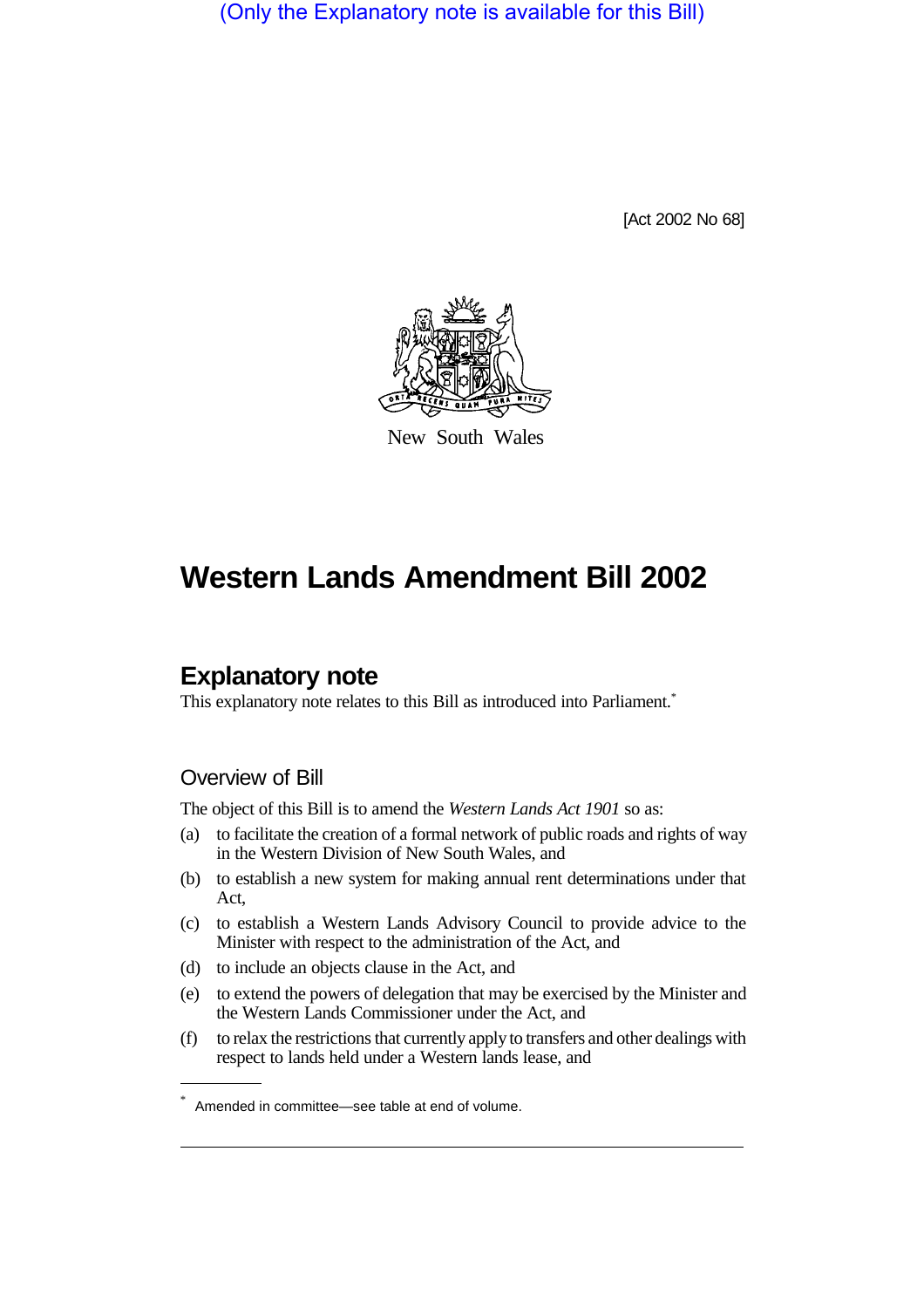Explanatory note

- (g) to adopt the provisions of the *Crown Lands Act 1989* with respect to the forfeiture of Western lands leases, while preserving the rights of appeal that currently exist in connection with the forfeiture of such leases, and
- (h) to extend the range of purposes for which land the subject of a Western lands lease may be purchased, and for which Crown lands in the Western Division may be sold, and
- (i) to ensure that the conversion or sale of land the subject of a Western lands lease can proceed only if the purpose for which the land is to be used is ecologically sustainable, and
- (j) to remove a limit on the amount of land that may be withdrawn from a Western lands lease for public purposes, and to allow licences for public purposes to be granted by the Minister over land the subject of a Western lands lease, but only with the consent of the holder of the lease, and
- (k) to enact miscellaneous amendments by way of statute law revision, and
- (l) to enact consequential savings and transitional provisions.

## Outline of provisions

**Clause 1** sets out the name (also called the short title) of the proposed Act.

**Clause 2** provides for the commencement of the proposed Act on a day or days to be appointed by proclamation.

**Clause 3** is a formal provision giving effect to the amendments to the *Western Lands Act 1901* set out in Schedules 1–5.

# **Schedule 1 Amendments with respect to public roads and rights of way**

The majority of roads and tracks in the Western Division have never been formally established or dedicated, but exist as informal routes of communication identifiable only by their use. **Proposed Part 9C**, to be inserted by **Schedule 1 [1]**, establishes a mechanism for formally recognising their status as public roads and rights of way.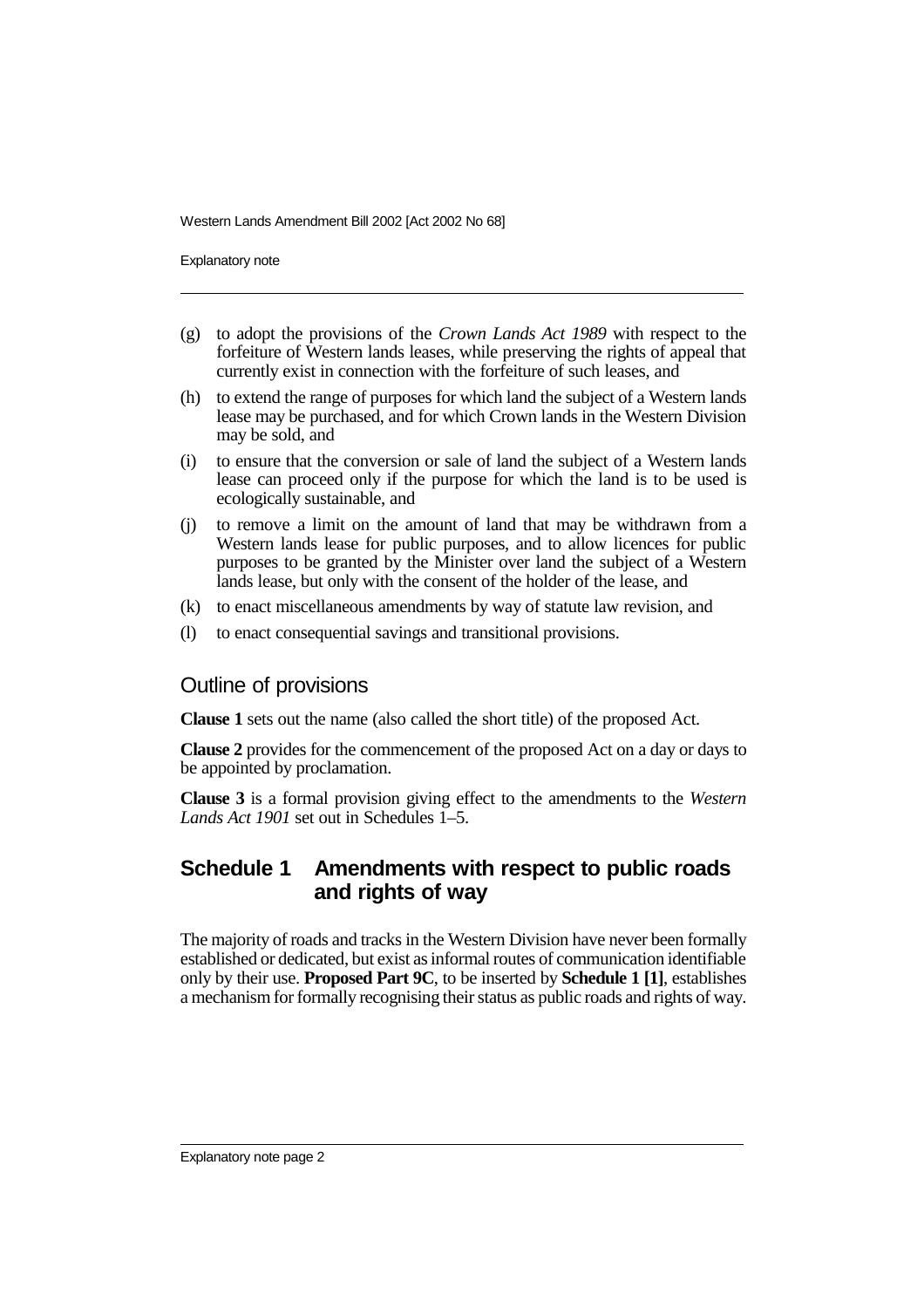Explanatory note

Public roads are dealt with in **proposed Division 1**.

**Proposed section 35Q**enables the Minister to withdraw land from a Western Lands lease and dedicate it as a public road (under the *Roads Act 1993*) if satisfied that the land is being used as a road by members of the public. No compensation will be payable in respect of the dedication of a public road under the proposed section.

Rights of way are dealt with in **proposed Division 2**.

**Proposed section 35R** is a definitions section.

**Proposed section 35S** enables the Minister to create easements for the purposes of a right of way over land in the Western Division (other than freehold land) if satisfied that the land is being used as a road or track by members of the public. Action under the proposed section will only be able to be taken in respect of land held under a Western Lands lease if the lessee of the land concerned requests the creation of the right of way. The instrument creating a right of way will identify which classes of people are to have the benefit of the easement.

**Proposed section 35T** enables the Minister to release an easement referred to in proposed section 35S. Action under the proposed section will only be able to be taken if both the lessee of the encumbered land and each beneficiary of the easement request its release.

**Proposed section 35U** enables a dispute over a proposal to create or release an easement to be referred to a local land board for mediation. Participation in mediation proceedings is to be voluntary. The parties to the proceedings are to bear their own costs. Evidence in the proceedings is to be inadmissible in other proceedings, and the local land board and the parties are to have the same protections and immunities as apply to civil proceedings before a Local Court.

**Schedule 1 [2]** makes a consequential amendment to Schedule A.

# **Schedule 2 Amendments with respect to rent**

The determination of annual rent for Western Lands leases is dealt with by Part 6. Part 6 is to be substituted by **proposed Schedule 2 [2]**.

Preliminary matters are dealt with in **proposed Division 1**.

**Proposed section 19** is a definitions section.

Rural holdings are dealt with in **proposed Division 2**.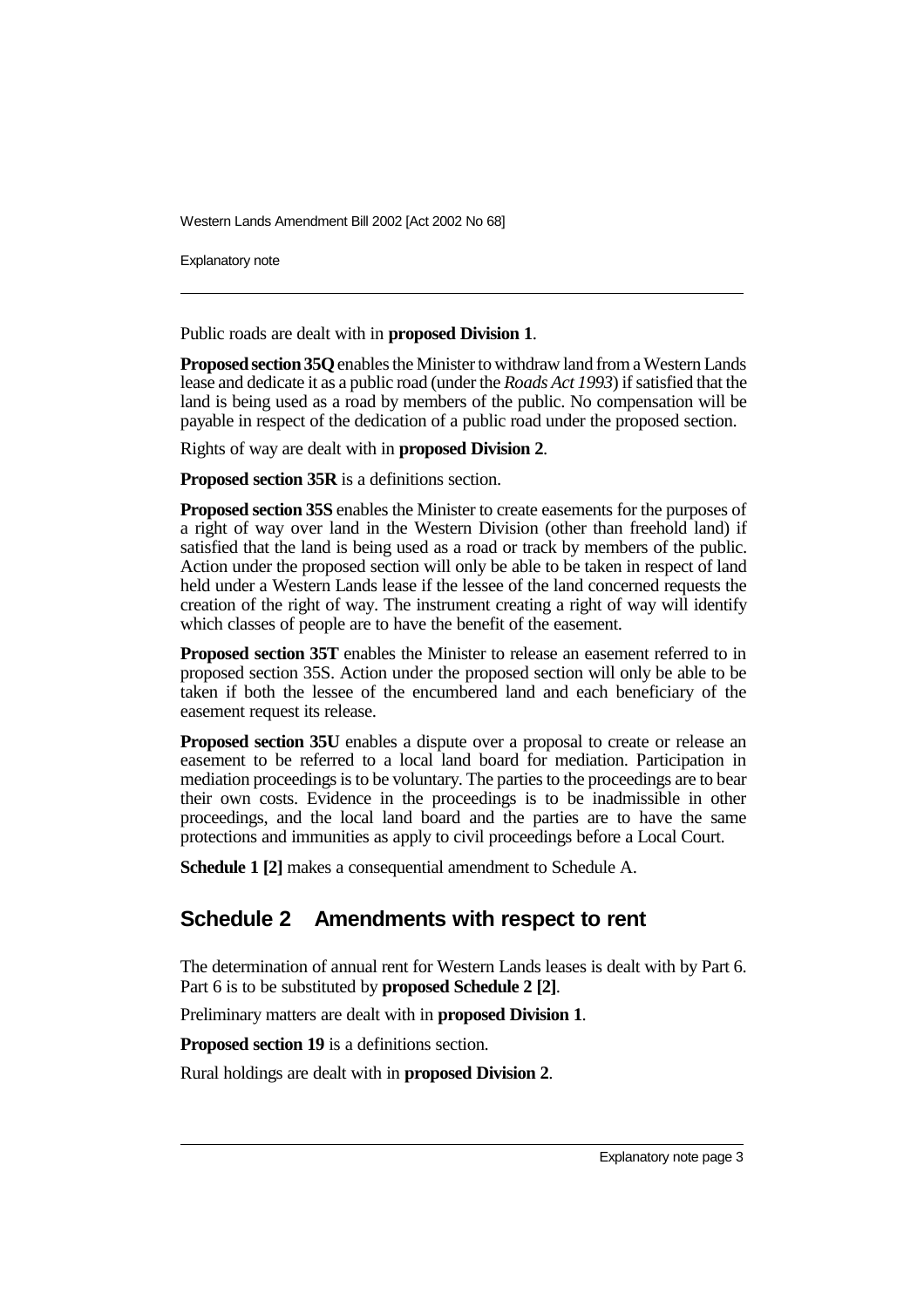Explanatory note

**Proposed section 20** provides that, subject to minimum rent requirements, the annual rent for a rural holding (that is, a number of leases in the same ownership that constitute a single holding) is to comprise a base rent, plus a cultivation charge and an intensive agriculture charge, reduced by a rehabilitation rebate.

**Proposed section 21** sets out the means by which the base rent of a holding is to be calculated. The amount is to be set by an amount of money per hectare that reduces as the size of the holding increases.

**Proposed section 22** sets out the means by which the cultivation charge of a holding is to be calculated. The amount of the charge is to be set by reference to the area of land in the holding on which cultivation is permitted under the Act, with one rate for land on which cultivation is permitted on a temporary basis, and a higher rate for land on which cultivation is permitted on a permanent basis.

**Proposed section 23** sets out the means by which the intensive agriculture charge of a holding is to be calculated. The amount of the charge is to be set by reference to the area of land in the holding that is used for or in connection with intensive agriculture.

**Proposed section 24** sets out the means by which the rehabilitation rebate for a holding is to be calculated. The amount of the rebate is to be set by reference to the area of land in the holding that is under managed rehabilitation, with one rate for land that is under temporary rehabilitation and a higher rate for land that is under permanent rehabilitation.

**Proposed section 25** requires annual rents to be assessed each year on the basis of the circumstances of each holding as at 1 April. The rent for a holding becomes due on 1 July.

**Proposed section 26** provides for a review by a local land board of any decision of the Western Lands Commissioner as to whether specified land is or is not a single holding, whether cultivation is or is not permitted under the Act on the whole or any part of a holding, whether the whole or any part of a holding is being used for or in connection with intensive agriculture, or whether managed rehabilitation is or is not being carried out on the whole or any part of a holding.

**Proposed section 27** provides for an appeal to the Land and Environment Court from a decision of the local land board under proposed section 26.

**Proposed section 27A** enables the Minister to establish guidelines with respect to the assessment of annual rents for rural holdings following consultation with the proposed Western Lands Advisory Council.

Explanatory note page 4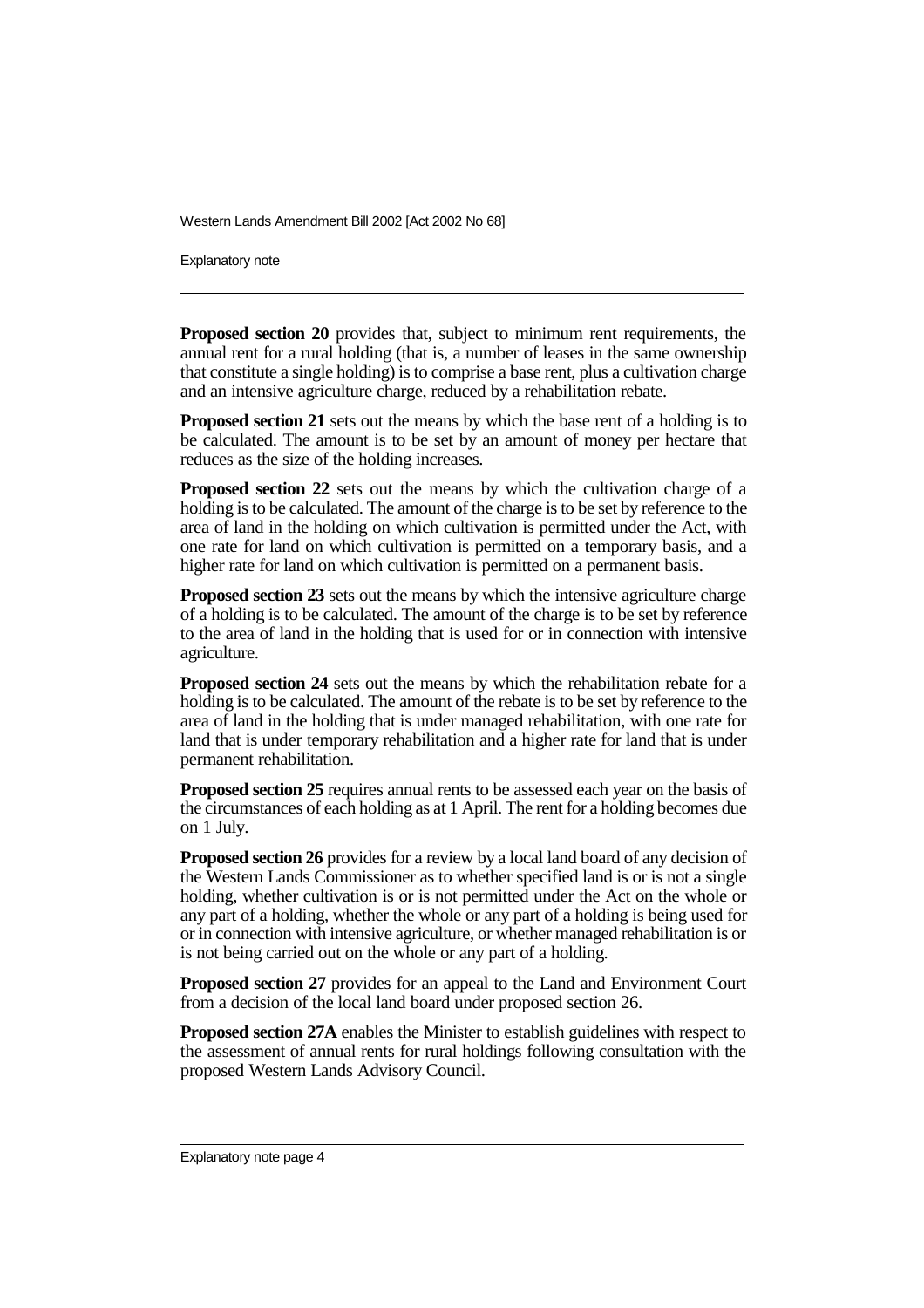Explanatory note

Urban leases are dealt with in **proposed Division 3**.

**Proposed section 27B** provides that, subject to minimum rent requirements, the annual rent for an urban lease is to be calculated by multiplying the land value of the land by a percentage fixed by the regulations.

**Proposed section 27C** requires annual rents to be assessed each year on the basis of the land values as at 1 April. The rent for an urban lease becomes due on 1 July.

Miscellaneous matters are dealt with in **proposed Division 4**.

**Proposed section 27D** enables the Minister to publish an order in the Gazette declaring different classes of Western lands leases to be either rural leases or urban leases for the purposes of the proposed Part.

**Proposed section 27E** enables the Minister to waive, reduce, remit or postpone payment of annual rent with respect to different classes of Western lands lessees and different classes of lands prescribed by the regulations.

**Proposed Schedule 2 [1], [3] and [4]** are consequential amendments.

# **Schedule 3 Amendments with respect to Western Lands Advisory Council**

A Western Lands Advisory Council is to be constituted by proposed sections 8B and 8C (**Schedule 3 [1]**).

**Proposed section 8B** establishes the Council, and provides that the Council is to have 14 members representative of various persons and bodies having an interest in the Western Division.

**Proposed section 8C** sets out the principal functions of the Western Lands Advisory Council, which are to be as follows:

- (a) to advise the Minister on matters relevant to the objects of the Act,
- (b) to advise the Minister on matters affecting the administration of the Western Division,
- (c) to consult with persons and bodies having an interest in any matter affecting the administration of the Western Division.

Further provisions with respect to the constitution and procedure of the Western Lands Advisory Council are set out in proposed Schedule 5 (**Schedule 3 [2]**).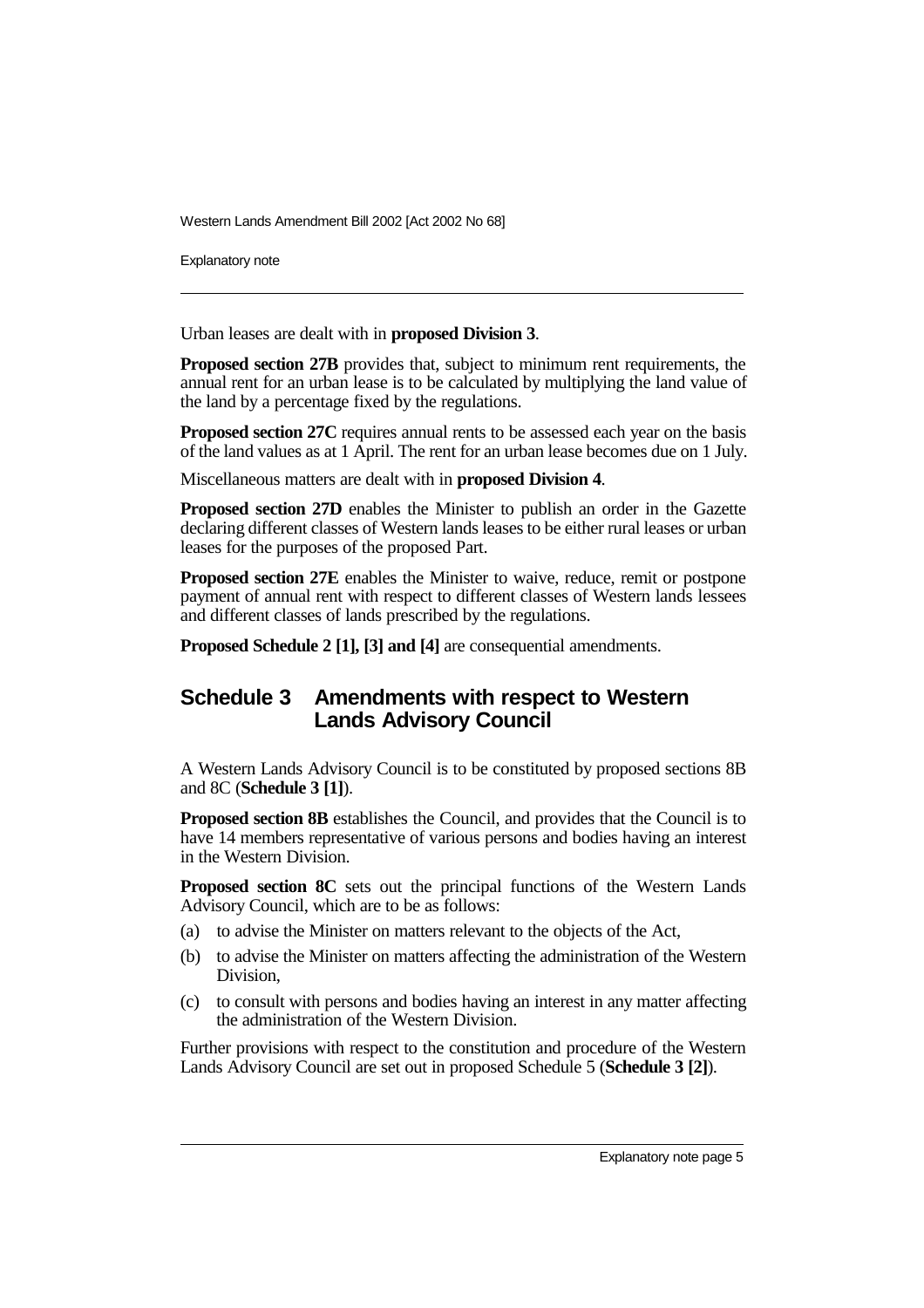Explanatory note

# **Schedule 4 Miscellaneous amendments**

## **Objects clause**

**Schedule 4 [1]** inserts an objects clause (**proposed section 2**) into the Act. The proposed objects of the Act are as follows:

- (a) to establish an appropriate system of land tenure for the Western Division,
- (b) to regulate the manner in which land in the Western Division may be dealt with,
- (c) to provide for the establishment of a formal access network, by means of roads and rights of way, in the Western Division,
- (d) to establish the rights and responsibilities of lessees and other persons with respect to the use of land in the Western Division,
- (e) to ensure that land in the Western Division is used in accordance with the principles of ecologically sustainable development referred to in section 6 (2) of the *Protection of the Environment Administration Act 1991*,
- (f) to promote the social, economic and environmental interests of the Western Division,
- (g) to make other provision for the effective integration of land administration and natural resource management in the Western Division.

## **Delegation powers of Minister and Western Lands Commissioner**

It is proposed to extend the delegation powers of the Minister and the Western Lands Commissioner so as to enable them to delegate their functions to public and local authorities (**Schedule 4 [2] and [3]**). In substituting the relevant sections (sections 8A and 12A), those provisions that merely replicate corresponding provisions in section 49 of the *Interpretation Act 1987* have been omitted.

## **Dealings in leased land**

It is proposed to substitute section 18G (**Schedule 4 [5]**). The new section prohibits the conveyance (of "old system" land) or transfer (of "Torrens title" land) in respect of land held under a Western lands lease except with the consent of the Minister. The requirement for consent can be excluded by the Minister (in relation only to small parcels of land used for residential or commercial purposes) by notice published in the Gazette. The prohibition does not extend to conveyances effected for the purpose of creating or extinguishing a sublease, mortgage or easement, but certain conditions are to be imposed on the granting of subleases.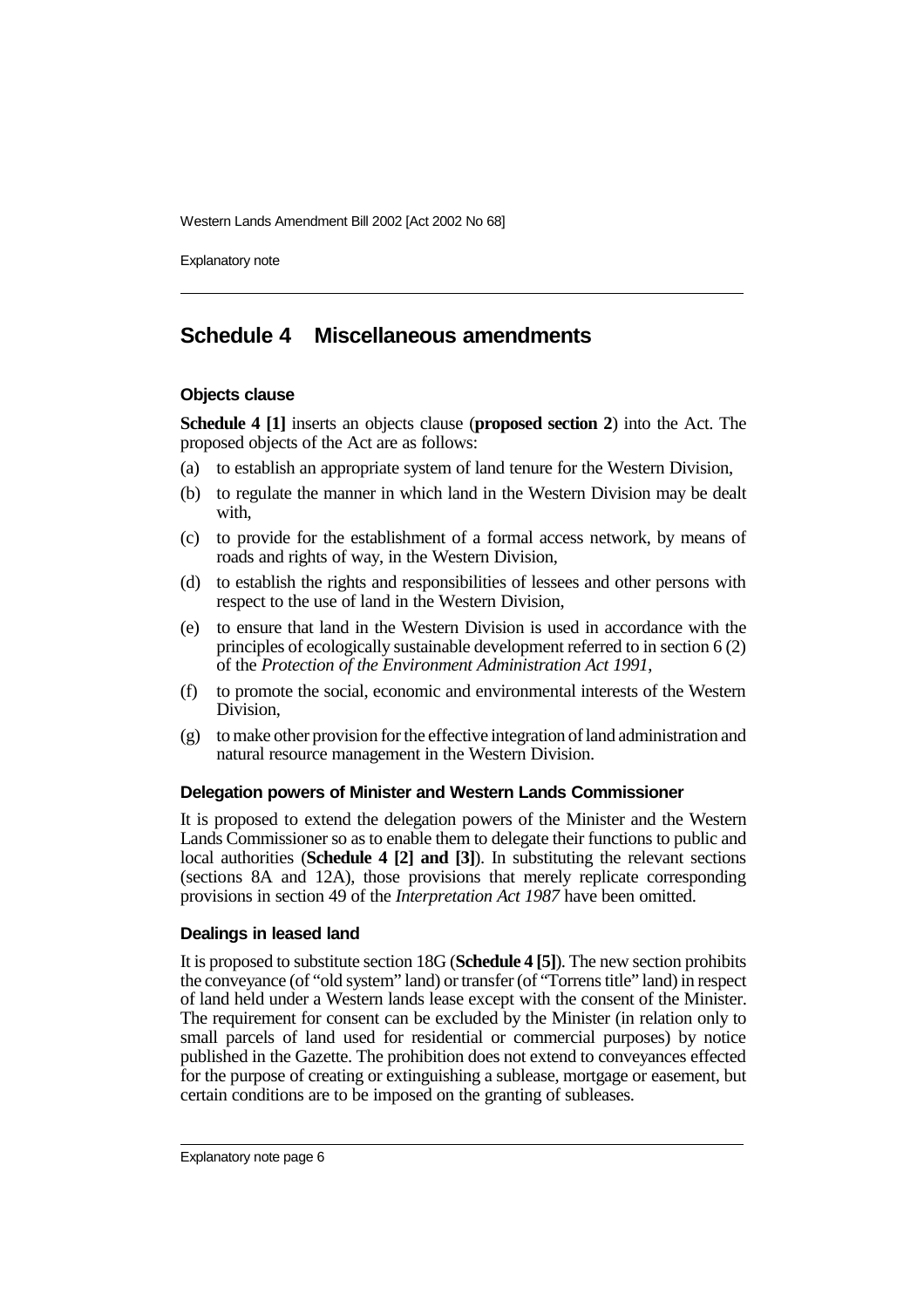Explanatory note

The new section differs from the old in that the old section currently requires the Minister's consent for almost all dealings in respect of land held under a Western lands lease. A consequential amendment is made to section 49 (**Schedule 4 [10]**).

#### **Forfeiture of leases**

It is proposed to amend Schedule B so as to adopt the provisions of the *Crown Lands Act 1989* with respect to the forfeiture of leases (**Schedule 4 [17]**). Consequential amendments are made by **Schedule 4 [4]** (comprising the substitution of section 18 in a simplified form), **[6]** and **[11]**.

#### **Purchase by way of conversion of lease to sale**

Currently, the holder of a Western lands lease can convert the lease to a purchase only if the land is used for residential, business, motel or similar purposes. It is proposed to amend section 28BB so as to extend the range of purposes to include agricultural and community purposes, subject to appropriate protection of native title interests, so that the only land not able to be converted in this manner will be land the subject of a lease for grazing or pastoral purposes (**Schedule 4 [7]**). A similar amendment is made to Schedule B in relation to the purposes for which land in the Western Division may be sold pursuant to the adopted provisions of the *Crown Lands Act 1989* (**Schedule 4 [13]**).

## **Promotion of ecologically sustainable development**

It is proposed to amend Schedule B (with respect to the sale of land pursuant to the adopted provisions of the *Crown Lands Act 1989*) and Schedule D (with respect to the conversion of land pursuant to section 28BB) so as to ensure that the sale or conversion will proceed only if the Minister is satisfied that the use of the land concerned for the purchaser's proposed purpose is ecologically sustainable (**Schedule 4 [14] and [20]**).

## **Withdrawal of land from lease for public purposes**

Currently, the maximum area of land that can be withdrawn from a lease for public purposes is 80 hectares. It is proposed to amend section 43B so as to remove this limit (**Schedule 4 [9]**). It is further proposed to amend Schedule B so as to enable the Minister to grant a licence over land the subject of a Western lands lease pursuant to the adopted provisions of the *Crown Lands Act 1989*, but only with the consent of the holder of the lease (**Schedule 4 [15]**).